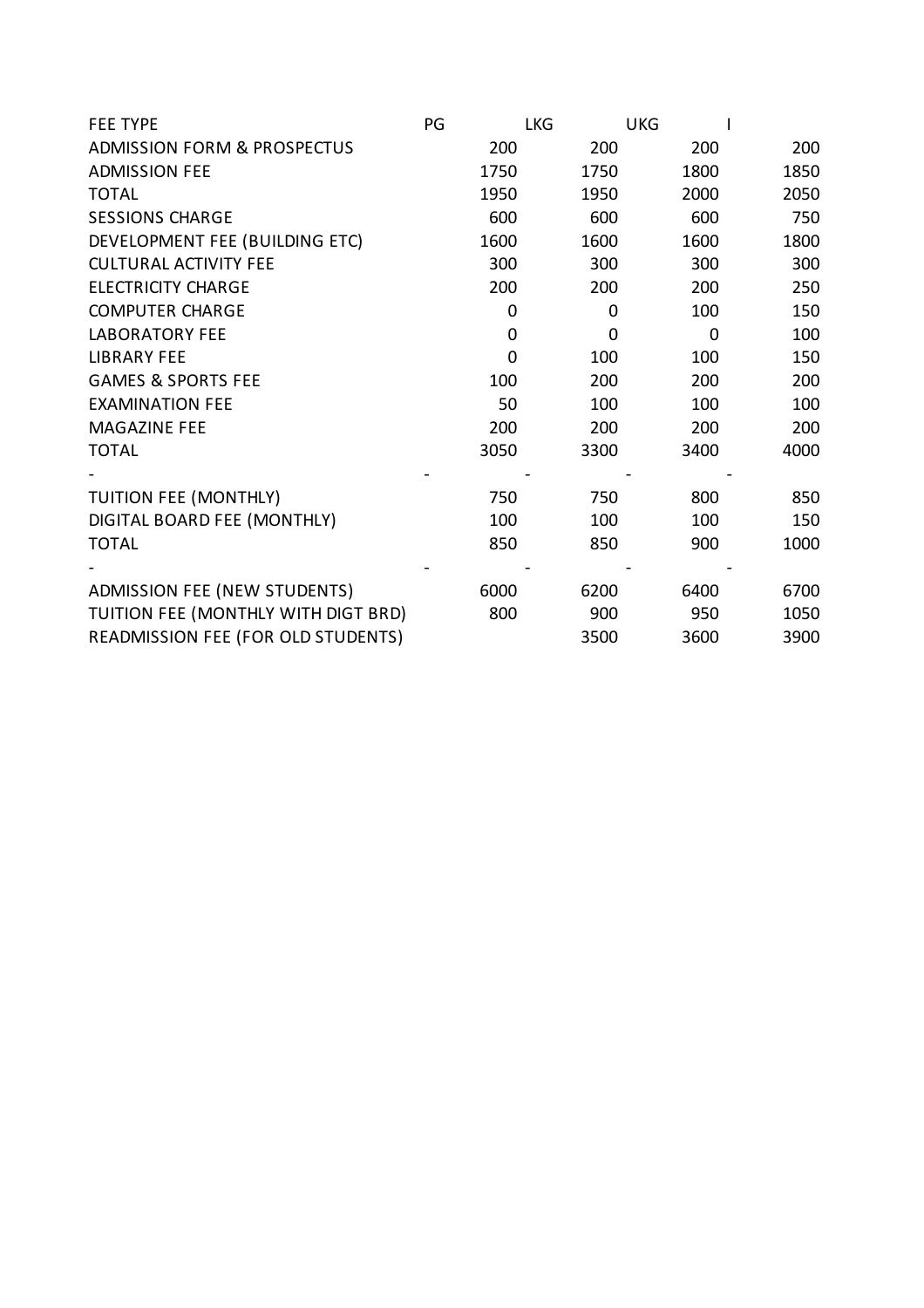| $\mathbf{  }$ | $\mathbf{III}$ | IV   | $\vee$ | VI   | VII  | VIII |       |
|---------------|----------------|------|--------|------|------|------|-------|
|               | 200            | 200  | 200    | 200  | 200  | 200  | 200   |
|               | 1900           | 1950 | 2000   | 2100 | 2200 | 2400 | 2600  |
|               | 2100           | 2150 | 2200   | 2300 | 2400 | 2600 | 2800  |
|               | 750            | 750  | 750    | 900  | 900  | 900  | 900   |
|               | 1800           | 1800 | 1800   | 2000 | 2000 | 2000 | 2000  |
|               | 300            | 300  | 300    | 300  | 300  | 300  | 300   |
|               | 250            | 250  | 250    | 250  | 250  | 250  | 250   |
|               | 150            | 200  | 200    | 300  | 300  | 300  | 300   |
|               | 100            | 200  | 200    | 300  | 300  | 400  | 400   |
|               | 150            | 200  | 200    | 250  | 250  | 300  | 300   |
|               | 200            | 200  | 200    | 200  | 200  | 200  | 200   |
|               | 100            | 100  | 100    | 150  | 150  | 150  | 150   |
|               | 200            | 200  | 200    | 200  | 200  | 200  | 200   |
|               | 4000           | 4200 | 4200   | 4850 | 4850 | 5000 | 5000  |
|               |                |      |        |      |      |      |       |
|               | 900            | 950  | 1000   | 1100 | 1200 | 1400 | 1600  |
|               | 150            | 150  | 150    | 150  | 200  | 200  | 200   |
|               | 1050           | 1100 | 1150   | 1250 | 1400 | 1600 | 1800  |
|               |                |      |        |      |      |      |       |
|               | 7100           | 7500 | 8000   | 8500 | 9000 | 9500 | 10000 |
|               | 1150           | 1250 | 1300   | 1400 | 1600 | 1800 | 2000  |
|               | 4300           | 4600 | 4900   | 5200 | 5500 | 5800 | 6000  |